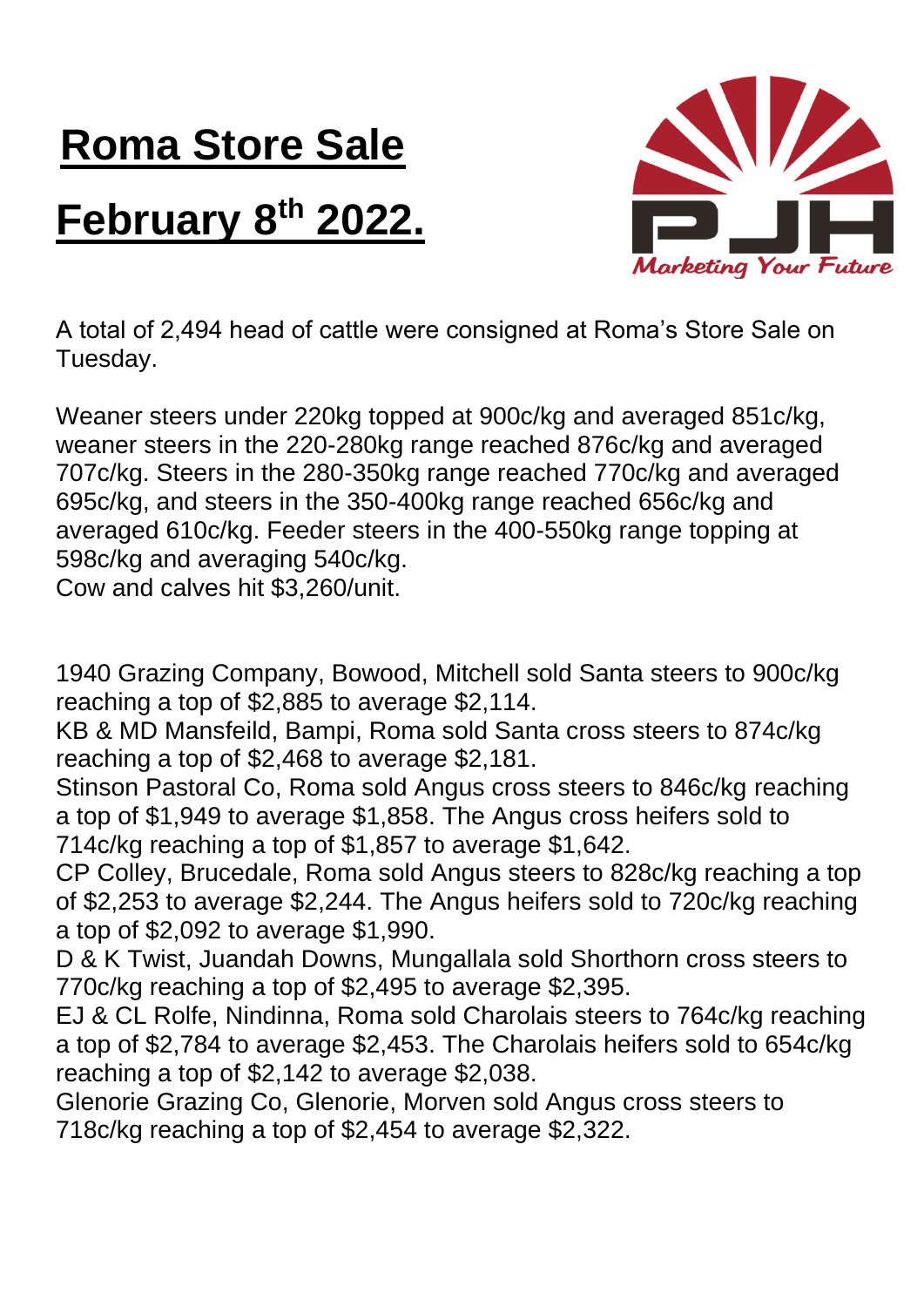MJ & ZM Bonisch, Linga Longa, Injune sold Charolais cross steers to 716c/kg reaching a top of \$2,455 to average \$2,046.

Hancock Pastoral Co, Warrina, Roma sold Brahman cross steers to 710c/kg reaching a top of \$1,784 to average \$1,716.

DW & TL Phillips, Luccombe, Mitchell sold Angus cross steers to 690c/kg reaching a top of \$2,217 to average \$2,152.

AF & MF Douglas, Springfield, Mitchell sold Droughtmaster steers to 670c/kg reaching a top of \$2,220 to average \$2,192. The Droughtmaster heifers sold to 640c/kg reaching a top \$1,901 to average \$1,819.

Brian Cloherty, Kingull West, Roma sold Santa cross steers to 664c/kg reaching a top of \$2,262 to average \$2,255.

WD & JE Purcell, Bridgeman Downs, Roma sold Angus steers to 626c/kg reaching a top of \$2,403 to average \$2,403.

A Swan, Springtime, Wallumbilla sold Angus steers to 610c/kg reaching a top of \$2,771 to average \$2,485.

Brigalow Beef Co, Wallaroo, Injune sold composite steers to 586c/kg reaching a top of \$2,550 to average \$2,345.

CF & D Walsh, Townsend, Roma sold Santa cross steers to 584c/kg reaching a top of \$2,613 to average \$2,494.

Womblebank Cattle Co, Womblebank, Mitchell sold Droughtmaster cross steers to 576c/kg reaching a top of \$2,514 to average \$2,514.

G & J Bryant, Amarillo, Roma sold Droughtmaster steers to 574c/kg reaching a top of \$2,493 to average \$2,469.

CA Warrian, Bonus, Injune sold Charolais cross steers to 568c/kg reaching a top of \$2,666 to average \$2,553.

T & K Blake, Sunnymead, Roma sold Brahman steers to 558c/kg reaching a top of \$2,349 to average \$2,296.

Heifers under 220kg topped at 682c/kg and averaged 655c/kg, while heifers in the 220-280kg range topped at 720c/kg and averaged 635c/kg. Heifers in the 280-350kg range topped at 672c/kg, averaging 566c/kg. Heifers in the 350-450kg range topped at 618c/kg, averaging 531c/kg.

Bill Dart, Springbok, Injune sold Charolais cross heifers to 618c/kg reaching a top of \$2,176 to average \$2,057.

Dart Past Co, Springbok, Injune sold Charolais cross heifers to 618c/kg reaching a top of \$2,168 to average \$1,952.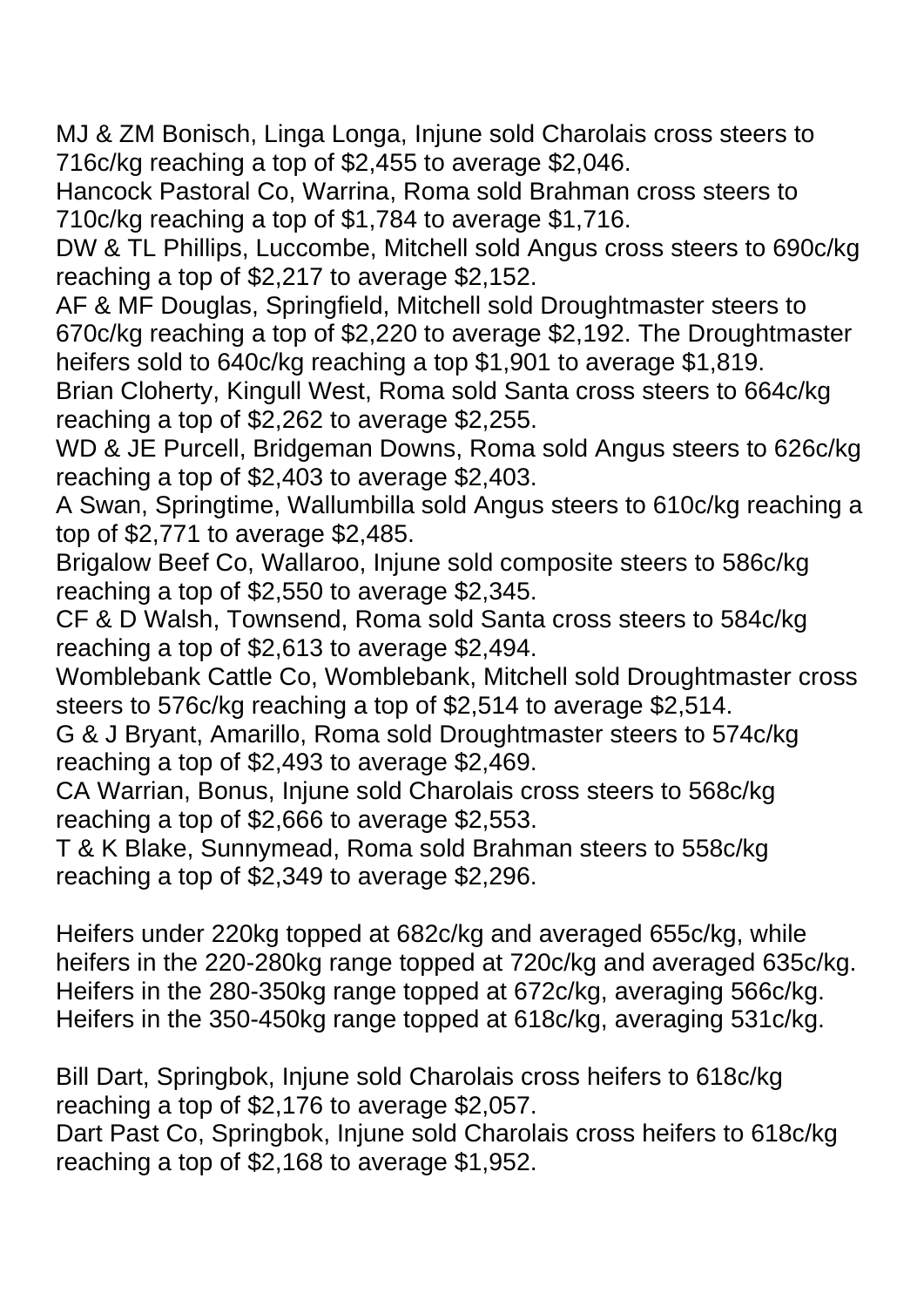TJ & JA Sorensen, Westerdale, Injune sold Charolais cross heifers to 616c/kg reaching a top of \$2,456 to average \$2,265.

CJ Melcer, Sorries, Roma sold Charolais cross heifers to 597c/kg reaching a top of \$2,593 to average \$2,143.

Ridgewood Cattle Co, Ridgewood, Taroom sold Charbray heifers to 516c/kg reaching a top of \$2,250 to average \$2,060.

Cows in the 300-400kg range reached 320c/kg and averaged 242c/kg, while cows in the 400kg-500kg range reached 450c/kg and averaged 363c/kg. Cows over 500kg topped at 400c/kg, averaging 367c/kg.

MC & KC Groat Family Trust, Castle Hill, Injune sold Droughtmaster cows to 392c/kg reaching a top of \$2,430 to average \$2,354.

## *NEXT STORE SALE IS 15th FEBRUARY PJH SELL 3 rd POSITION*